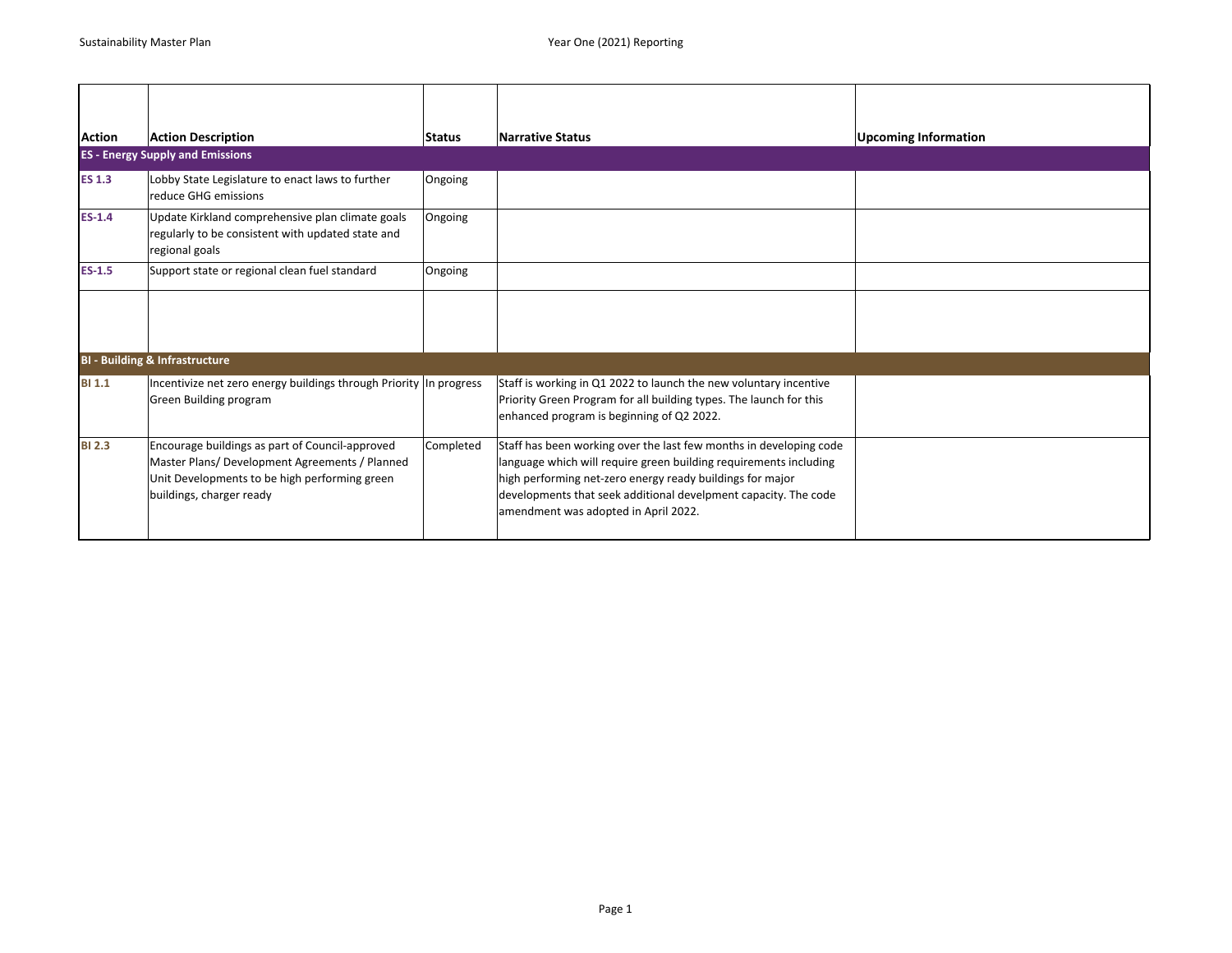| <b>Action</b> | <b>Action Description</b>                                                                                                           | <b>Status</b> | <b>Narrative Status</b>                                                                                                                                                                                                                                                                                       | <b>Upcoming Information</b> |
|---------------|-------------------------------------------------------------------------------------------------------------------------------------|---------------|---------------------------------------------------------------------------------------------------------------------------------------------------------------------------------------------------------------------------------------------------------------------------------------------------------------|-----------------------------|
|               | LT - Land Use & Transportation                                                                                                      |               |                                                                                                                                                                                                                                                                                                               |                             |
| LT.2.1        | Align new pedestrian connections with the 10-Minute Completed<br>Neighborhood concept                                               |               | The Active Transportation Plan conducted a network connectivity<br>analysis of pedestrian access that includes access to activity centers<br>that overlaps the 10-minute neighborhood concept.                                                                                                                |                             |
| LT 4.2        | Strive for platinum status with Walk Friendly<br>Communities                                                                        | Ongoing       | This will be a strategy for the Active Transportation Plan update (to go<br>to Council in Spring/Summer 2022).                                                                                                                                                                                                |                             |
| LT-4.4        | Educate more students about walking and biking                                                                                      | Ongoing       | Staff has engaged with school resource officers about opportunities to<br>include walk and bike eduction into curriculum. Staff have additional<br>engagement and education strategies but this has not started yet,<br>mostly due to COVID pandemic and giving space for schools to get<br>back to 'normal'. |                             |
| LT 4.5        | Increase the number of students walking, biking,<br>carpooling and taking the bus to school                                         | Ongoing       | Staff from multiple divisions are collaborating to implement the Safer<br>Routes to School Action Plans adopted in September 2020.<br>Contributed to coordination of Walk and Roll to School Day events in<br>October 2021 at four elementary schools.                                                        |                             |
| LT-4.6        | Make it safe and easy for children to walk, bike and<br>take the bus to school and other destinations                               | Ongoing       | Staff from multiple divisions are collaborating to implement the Safer<br>Routes to School Action Plans adopted in September 2020.<br>Contributed to coordination of Walk and Roll to School Day events in<br>October 2021 at four elementary schools.                                                        |                             |
| LT 4.7        | Prioritize walk and bike access to high frequency<br>transit                                                                        | Ongoing       | This is a prioritization measure for the Active Transportation Plan<br>update (to go to Council in Spring/Summer 2022).                                                                                                                                                                                       |                             |
| LT 4.8        | Update markings for all bicycle lanes that are not<br>protected, consistent with current standards                                  | Ongoing       | This will be a strategy for the Active Transportation Plan update (to go<br>to Council in Spring/ Summer 2022).                                                                                                                                                                                               |                             |
| LT-4.9        | Complete the Greenway network by 2030                                                                                               | Ongoing       | Construction of the Rose Hill Greenway is almost complete.<br>Completing the full network is a strategy for the Active Transportation<br>Plan update (to go to Council in Spring/Summer 2022).                                                                                                                |                             |
| LT-4.10       | Develop criteria for alternative sidewalk<br>configurations for safe pedestrian travel when<br>traditional sidewalks are infeasible | Ongoing       | This will be a strategy for the Active Transportation Plan update (to go<br>to Council in Spring/ Summer 2022).                                                                                                                                                                                               |                             |
| LT 5.1        | Promote public transit use through incentives and a<br>transportation demand management (TDM) program                               | Ongoing       | Kirkland Green Trip is a TDM program that promotes public transit<br>use through incentives.                                                                                                                                                                                                                  |                             |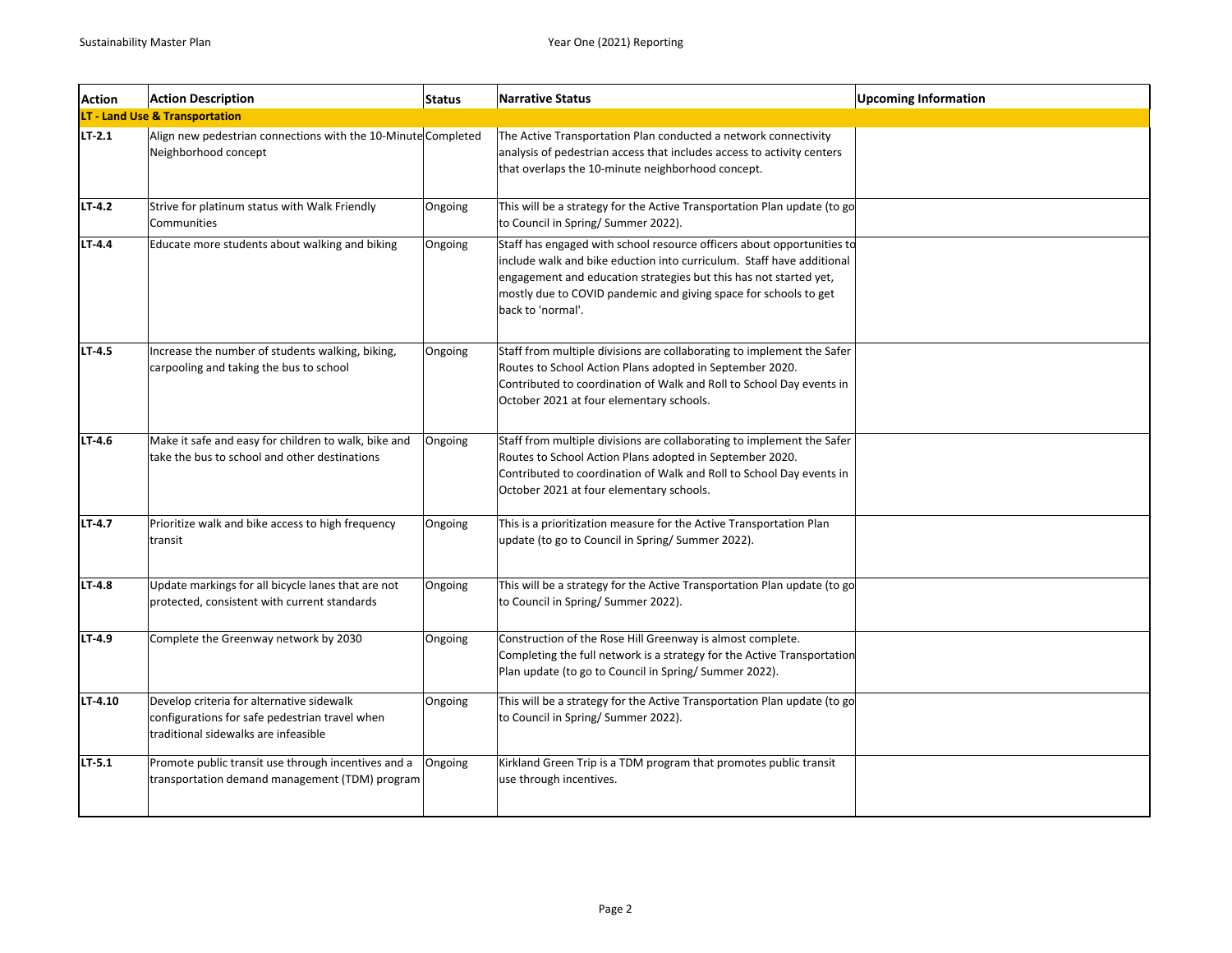| <b>Action</b> | <b>Action Description</b>                                                                                      | Status  | <b>Upcoming Information</b>                                                                                                                                                                                                                                                                                                                                                                                                                |  |
|---------------|----------------------------------------------------------------------------------------------------------------|---------|--------------------------------------------------------------------------------------------------------------------------------------------------------------------------------------------------------------------------------------------------------------------------------------------------------------------------------------------------------------------------------------------------------------------------------------------|--|
| LT-5.2        | Improve transit access through first-last mile<br>strategies                                                   | Ongoing | Working with ST and Metro on first/last mile strategies related to<br>Eastlink Restructure, Rapid Ride K-Line and Sound Transit STRIDE.                                                                                                                                                                                                                                                                                                    |  |
| LT-5.3        | Work with regional transit agencies to provide an<br>equitable and inclusive access to fare payment<br>options | Ongoing | Continue to work with Metro and Sound Transit to provide<br>opportunities within Kirkland (at City Hall or at events) for people to<br>better access regular and reduced fare ORCA cards on-site and<br>continue to work with Metro, Sound Transit and transit related<br>regional policy groups on improving how people can acquire ORCA<br>cards, particularly reduced fare cards, through a more streamlined<br>and accessible process. |  |
| LT-6.1        | Encourage carpooling and using shared mobility by<br>providing incentives and ride-matching tools              | Ongoing | The Kirkland Green Trip program, including Rideshare Online,<br>encourages carpooling and using shared mobility by providing<br>incentives and ride-matching tools.                                                                                                                                                                                                                                                                        |  |
| LT 7.1        | Create partnerships with regional transit agencies<br>and explore new public/private-partnerships              | Ongoing | Working with Metro to identify speed and reliability projects (and to<br>secure funding) such as transit queue jumps on 108th. Also working<br>with Metro and ST for transit improvements in Totem Lake area along<br>128th St Corridor.                                                                                                                                                                                                   |  |
| LT 7.2        | Innovate transit solutions along Cross Kirkland<br>Corridor and connection from I-405 to downtown<br>Kirkland  | Ongoing | Connections from downtown to I-405 are being planned for as part of<br>85th subarea plan. Council also recommended a CKC Action Plan<br>which will be a recommendation in the Active Transportation Plan.                                                                                                                                                                                                                                  |  |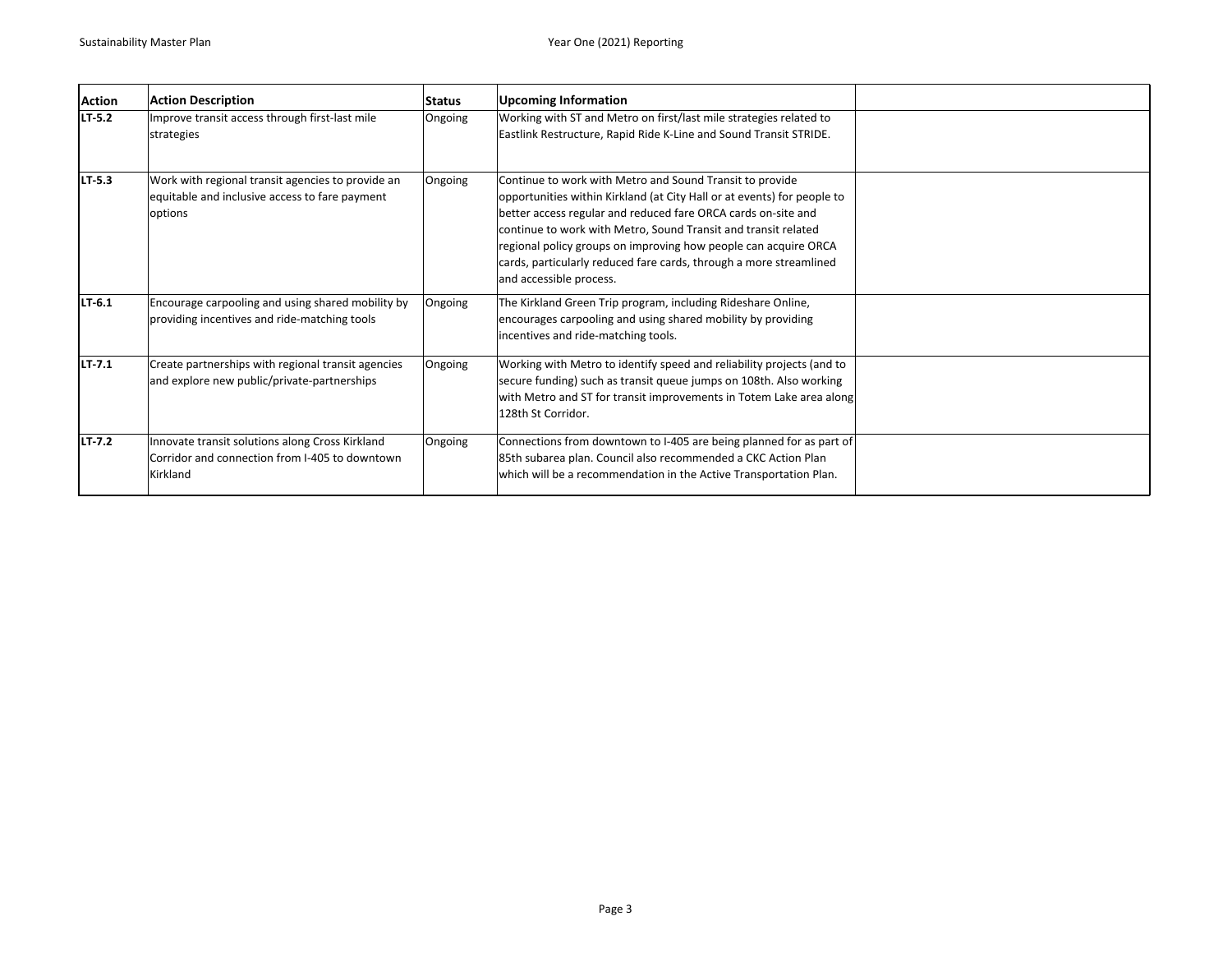| <b>Action</b> | <b>Action Description</b>                                                                       | <b>Status</b> | <b>Narrative Status</b>                                                                                                                                                                                                                                                                                                                                                                                            | <b>Upcoming Information</b>                                                                                                                                                                                                                                                                                                                                                                                                                                                                                                                                                                                               |
|---------------|-------------------------------------------------------------------------------------------------|---------------|--------------------------------------------------------------------------------------------------------------------------------------------------------------------------------------------------------------------------------------------------------------------------------------------------------------------------------------------------------------------------------------------------------------------|---------------------------------------------------------------------------------------------------------------------------------------------------------------------------------------------------------------------------------------------------------------------------------------------------------------------------------------------------------------------------------------------------------------------------------------------------------------------------------------------------------------------------------------------------------------------------------------------------------------------------|
|               | <b>EV - Natural Environment &amp; Ecosystems</b>                                                |               |                                                                                                                                                                                                                                                                                                                                                                                                                    |                                                                                                                                                                                                                                                                                                                                                                                                                                                                                                                                                                                                                           |
| $EV-1.1$      | Continue NPDES permit compliance                                                                | Ongoing       | Continue compliance with the NPDES Stormwater Permit. Program<br>areas include Stormwater Planning, Education and Outreach, Public<br>Involvement, Stormwater System Mapping, Spill Response,<br>Controlling Runoff from Construction, Development, and<br>Redevelopment, Operations and Maintenance, and Source Control.                                                                                          | The City maintained strong compliance with the NPDES<br>permit in 2021; some of those actions included<br>inspecting over 6,000 catch basins (inspected all in the<br>last two years- over 16K), inspecting all stormwater<br>treatment and flow control facilities (718), following up<br>on over 300 reported spills, reviewing 606 development<br>site plans for compliance with stormwater requirements<br>and inspecting all active construction sites to ensure Best<br>Management Practice (BMP) implementation to prevent<br>erosion. Stormwater and watershed health education<br>was provided to ~600 students. |
| $EV-1.2$      | Proactively identify and reduce pollutants of concern Ongoing<br>in Kirkland's impaired streams |               | Conducting weekly monitoring in Juanita Creek and its tributaries for<br>bacteria, as well as monthly monitoring in all creeks for water quality<br>standards.                                                                                                                                                                                                                                                     | Create an online, interactive map and data dashboard for<br>each watershed in the City. Include stream health data<br>that is currently being collected. Online tools will engage<br>community members, make data accessible, and raise<br>awareness of watershed health.                                                                                                                                                                                                                                                                                                                                                 |
| $EV-1.3$      | Assess and prioritize watersheds and actions that will In progress<br>improve water quality     |               | Staff have begun gathering existing data from internal and external<br>sources to assess the watersheds in Kirkland                                                                                                                                                                                                                                                                                                | Staff will continue to gather and collate data related to<br>watersheds in Kirkland and determine a priority<br>watershed for future stormwater management actions<br>and programs.                                                                                                                                                                                                                                                                                                                                                                                                                                       |
| $EV-2.1$      | Fund projects to make culverts fish passable                                                    | Ongoing       | Continuing to look for grant opportunities to fund projects for fish<br>passable culverts. Added high priority culverts to our list of capital<br>projects to be prioritized as part of the Surface Water Master Plan<br>Update. These high priority pipes were identified from either known<br>issues or our culvert assessment that was done as part of the 2014<br>master plan.                                 | Specific fish passable culvert projects will be identified as<br>part of the upcoming 2023 - 2028 CIP Update.                                                                                                                                                                                                                                                                                                                                                                                                                                                                                                             |
| $EV-2.2$      | Develop action plans for stormwater retrofit and<br>water quality management strategies         | In progress   | Retrofit plans have been created for the Totem Lake and North Rose<br>Hill sub-basins in past years. A third retrofit planning process is<br>underway now for the Cedar Creek sub-basin of Juanita Creek. A<br>retrofit project within Spinney Homestead Park has been designed to<br>30% detail and a grant application for the remainder of the design<br>funds has been submitted to the Department of Ecology. | Continue planning for the Cedar Creek sub-basin of<br>Juanita Creek and seek out grant funding opportunities<br>for projects identified through past planning efforts.                                                                                                                                                                                                                                                                                                                                                                                                                                                    |
| $EV-2.3$      | Actively involve the community in the protection of<br>Kirkland's aquatic resources             | Ongoing       | Continuing to provide behavior change and awareness outreach<br>focused on watershed protection. Continuing to provide stewardship<br>opportunities including storm drain marking and pet waste station<br>adoption. Partnered with Sno-King Water Watchers program to<br>recruit volunteer stream monitors in Kirkland.                                                                                           |                                                                                                                                                                                                                                                                                                                                                                                                                                                                                                                                                                                                                           |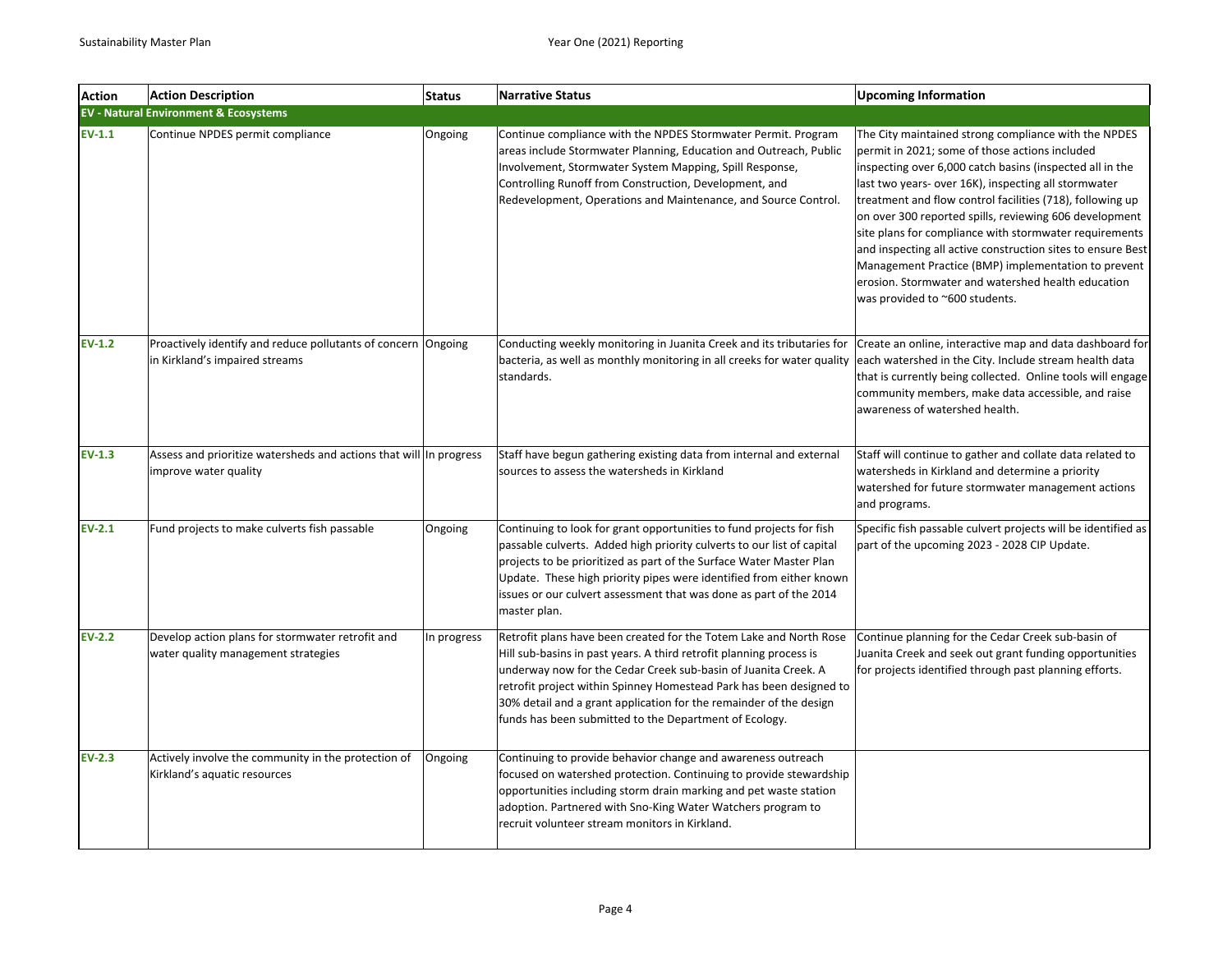| <b>Action</b> | <b>Action Description</b>                                                                                                      | <b>Status</b> | Narrative Status                                                                                                                                                                                                                                                           | <b>Upcoming Information</b>                                                                                                |
|---------------|--------------------------------------------------------------------------------------------------------------------------------|---------------|----------------------------------------------------------------------------------------------------------------------------------------------------------------------------------------------------------------------------------------------------------------------------|----------------------------------------------------------------------------------------------------------------------------|
| $EV-3.1$      | Inspect and maintain public stormwater<br>infrastructure                                                                       | Ongoing       | Continuing to inspect and maintain stormwater infrastructure.                                                                                                                                                                                                              | Evaluating metrics as part of Surface Water Master Plan<br>and potential staffing or equipment needs.                      |
| $EV-3.2$      | Proactively replace aging stormwater infrastructure                                                                            | In progress   | Creating a Pipe Criticality tool as part of the Surface Water Master<br>Plan.                                                                                                                                                                                              | Finalizing the tool in 2022 as part of Surface Water<br>Master Plan that will help guide upcoming projects.                |
| $EV-4.1$      | Evaluate stormwater infrastructure capacity and<br>address capacity problems                                                   | Ongoing       | Finalized first project with the Station Area 85th Plan. This project<br>evaluated built out conditions for one of the basins that drains<br>through the Station Area Plan to identify whether build out conditions<br>will impact the existing stormwater infrastructure. | Working on next location at Goodwill Hill to evaluate<br>capacity in the main line.                                        |
| $EV-4.2$      | Construct flood reduction projects for problems that<br>occur more often than every 10 years                                   | Ongoing       | Working on CIP update as part of the Master Plan and prioritizing<br>flooding projects.                                                                                                                                                                                    | Newly prioritized projects for the 2023 - 2028 CIP                                                                         |
| $EV-4.3$      | Review development proposals for potential flood<br>and downstream impacts and require mitigation                              | Ongoing       | Continuing to review development proposals. Created a Drainage<br>Concerns layer that should go live in 2022 to identify locations that<br>developments should be aware of and potentially mitigate as part of<br>development.                                             | Will be required to update the surface water design<br>manual as part of our NPDES permit requirements by<br>June 30, 2022 |
| $EV-5.1$      | Recruit and train additional Stewards to lead<br>volunteer habitat restoration events in parks and<br>natural areas            | Ongoing       | Seven additional Stewards recruited and trained in 2021.                                                                                                                                                                                                                   |                                                                                                                            |
| $EV-5.2$      | Grow the Green Kirkland Partnership volunteer force Ongoing<br>at a rate that meets or exceeds the City's population<br>growth |               | Anticipate 800+ unique volunteers in 2021.                                                                                                                                                                                                                                 | This goal was slowed by the need to implement<br>pandemic restrictions on large events.                                    |
| $EV-5.3$      | Contract a year-round Washington Conservation<br>Corps crew to work in critical areas in all City parks<br>and natural areas   | Ongoing       | Contract complete for the 2021-2022 year.                                                                                                                                                                                                                                  | WCC secured through October 2022. The 2022-2023<br>contracting period starts in spring 2022.                               |
| $EV-6.1$      | Update City IPM policies and practices, prioritize<br>treatment locations, and ensure maintenance occurs<br>as needed          | Ongoing       | We are following City IPM policies to treat and track noxious weeds<br>on City lands managed by Parks.                                                                                                                                                                     |                                                                                                                            |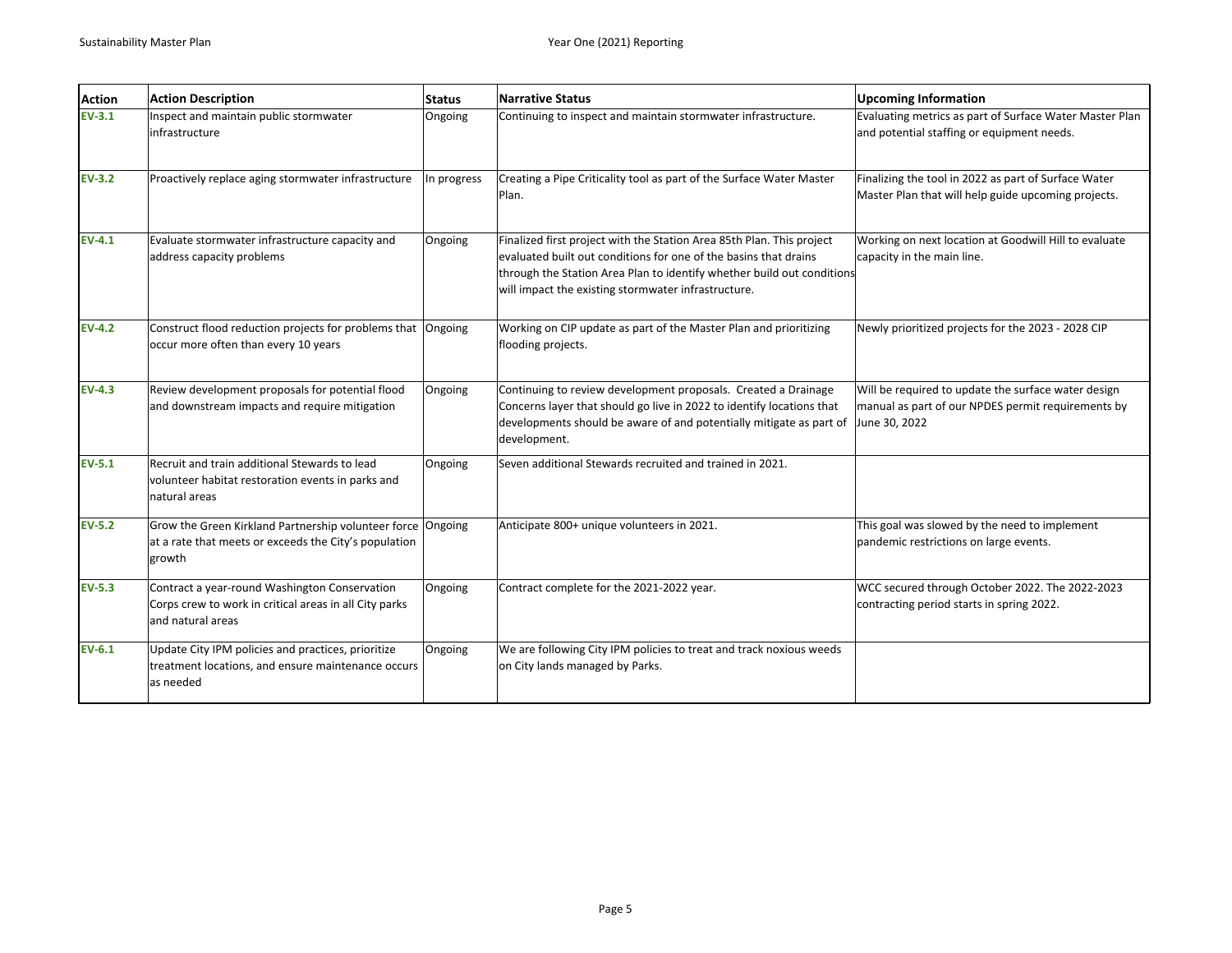| <b>Action</b>  | <b>Action Description</b>                                                                                                                                                                    | <b>Status</b> | <b>Narrative Status</b>                                                                                                                                                                                                               | <b>Upcoming Information</b>                            |
|----------------|----------------------------------------------------------------------------------------------------------------------------------------------------------------------------------------------|---------------|---------------------------------------------------------------------------------------------------------------------------------------------------------------------------------------------------------------------------------------|--------------------------------------------------------|
| $EV-6.2$       | Utilize the ArcCollector application to map and track<br>the treatment of noxious weeds requiring treatment                                                                                  | Completed     | ArcCollector application implemented and in active use by city staff.                                                                                                                                                                 |                                                        |
| $EV-7.1$       | Explore designating all parks with playgrounds as<br>synthetic pesticide-free parks                                                                                                          | Ongoing       | Per approved City IPM policy, synthetic pesticides are only used to<br>treat noxious weeds and aggressive stinging insects and are not used<br>in or near playgrounds (at any time) or active use areas between May<br>and September. |                                                        |
| <b>EV 7.4</b>  | Regularly evaluate alternative products instead of<br>synthetic pesticides                                                                                                                   | Ongoing       | Parks completed a 1 year trial of organic pesticides.                                                                                                                                                                                 |                                                        |
| <b>EV-7.5</b>  | Explore changes to maintenance standards to avoid<br>use of synthetic pesticides                                                                                                             | Ongoing       |                                                                                                                                                                                                                                       |                                                        |
| $EV-8.1$       | Proactively seek and acquire parkland to secure new<br>parks                                                                                                                                 | Ongoing       | Acquired parcel in Juanita Heights to increase access to parkland.                                                                                                                                                                    |                                                        |
| <b>EV 8.2</b>  | Achieve Intent of PROS Plan goal which ensures all<br>community members are within 1/4 mile or 10-<br>minute walk to a park                                                                  | Ongoing       | Totem Lake Park was constructed and expanded, with an inclusive,<br>accessible playground and boardwalk, improving park access in the<br>rapidly growing Totem Lake neighborhood.                                                     |                                                        |
| <b>EV 9.2</b>  | Add an accessibility and inclusivity capital project<br>fund to the Parks and Community Services capital<br>improvement program                                                              | In progress   |                                                                                                                                                                                                                                       | Funding has been added to CIP for ADA transition plan. |
| <b>EV 9.3</b>  | Update the Park, Recreation and Open Space Plan                                                                                                                                              | In progress   |                                                                                                                                                                                                                                       |                                                        |
| $EV-10.1$      | Update the 2020-2026 Urban Forestry Six Year Work Completed<br>Plan with Actions EV-10.2 through EV-10.10                                                                                    |               | All or most actions were included in the work plan.                                                                                                                                                                                   |                                                        |
| <b>EV-10.5</b> | Develop and implement tree planting programs to<br>increase tree canopy cover on private and public<br>property                                                                              | Ongoing       | The City provided rebates for planting 135 trees during spring and<br>summer 2021. This action is included in the Urban Forestry team's<br>2021-2026 Work Plan, though is currently only partially funded.                            |                                                        |
| EV-10.9        | Create comprehensive inventory of trees in City<br>spaces and city-wide tree planting program with<br>target areas and goals for canopy expansion in public<br>spaces and residential areas. | Ongoing       |                                                                                                                                                                                                                                       | This major initiative will be launched in 2022.        |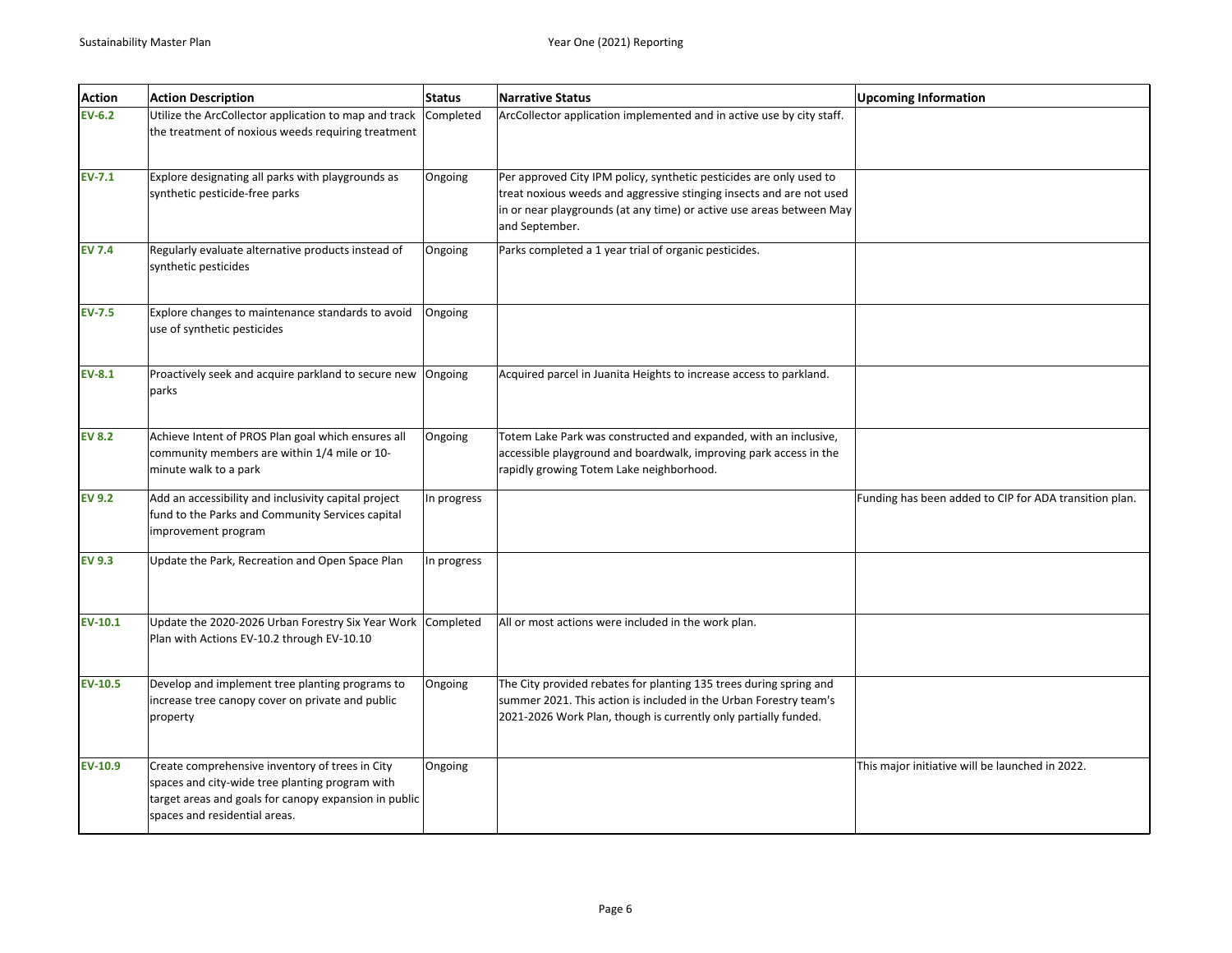| <b>Action</b> | <b>Action Description</b>                                                                             | <b>Status</b> | <b>Narrative Status</b>                                                                                                                                                                                                                    | <b>Upcoming Information</b>                                                                                                                                                                                                                                               |
|---------------|-------------------------------------------------------------------------------------------------------|---------------|--------------------------------------------------------------------------------------------------------------------------------------------------------------------------------------------------------------------------------------------|---------------------------------------------------------------------------------------------------------------------------------------------------------------------------------------------------------------------------------------------------------------------------|
|               | <b>SM - Sustainable Materials Management</b>                                                          |               |                                                                                                                                                                                                                                            |                                                                                                                                                                                                                                                                           |
| <b>SM 1.1</b> | Evaluate waste generation targets annually                                                            | Ongoing       | Kirkland's 2022 waste generation per person per week was 19.4 lbs.<br>Goal is 20.4 lbs.                                                                                                                                                    |                                                                                                                                                                                                                                                                           |
| <b>SM 1.2</b> | Reduce consumer use of common single-use items                                                        | In progress   | Kirkland is partnering with the Cities of Redmond, Bellevue, and<br>Bothell for a regional reuse campaign in 2021-2023 using grant funds.                                                                                                  |                                                                                                                                                                                                                                                                           |
| <b>SM 1.3</b> | Improve waste prevention and recycling in City<br>operations, facilities, and at sponsored events     | Ongoing       | City Hall signage and bins recently updated, Fire Station 24 set up.<br>Have not resumed internal City event efforts since pandemic.                                                                                                       |                                                                                                                                                                                                                                                                           |
| $SM-1.4$      | Set innovative rates to incentivize waste reduction<br>and recycling and composting                   | Completed     | City Council directed staff to retain the linear solid waste rate<br>structure designed to encourage waste reduction and recycling.                                                                                                        |                                                                                                                                                                                                                                                                           |
| <b>SM 2.1</b> | Support repair and reuse activities                                                                   | Ongoing       | Our recycling team worked with the Capital Improvement Program<br>and Parks to have water bottle filling stations installed at two parks in water bottle filling stations at parks in 2022.<br>2021, with more planned at future projects. | Using grant funding, staff plan to install two additional                                                                                                                                                                                                                 |
| <b>SM 2.2</b> | Evaluate waste disposal progress annually                                                             | Ongoing       | Kirkland's 2022 waste disposal per person per week was 8.2 lbs. Goal<br>is 5.1 lbs.                                                                                                                                                        |                                                                                                                                                                                                                                                                           |
| <b>SM 3.3</b> | Provide technical assistance and incentives to<br>promote durable products at food service businesses | In progress   |                                                                                                                                                                                                                                            | In 2022, staff plan to hire a consultant to provide<br>technical assistance to businesses and provide mini<br>grants to replace single-use products with durable<br>products. Staff plan to provide education to food service<br>businesses regarding the state's policy. |
| <b>SM 4.1</b> | Increase the efficiency and reduce the price of<br>curbside and multifamily collection of bulky items | In progress   | The new contract with WM, which takes effect July 1 2022, reduces<br>the price of curbside bulky pickups, provides one free pickup to each<br>house each year, and allows multifamily customers to use bulky<br>pickup services.           |                                                                                                                                                                                                                                                                           |
| <b>SM-4.7</b> | Increase multi-family and commercial recycling                                                        | In progress   | In 2022, staff plan to hire a consultant to provide technical assistance<br>to multifamily properties to increase recycling and reduce<br>contamination.                                                                                   |                                                                                                                                                                                                                                                                           |
| <b>SM 5.1</b> | Develop infrastructure and increase outreach and<br>incentives to increase recycling of organics      | In progress   | Solid Waste staff delivered about 250 food scrap compost pails to<br>residents' doorsteps during 2021.                                                                                                                                     | In 2022, staff plan to hire a consultant to provide<br>technical assistance to multifamily properties to increase<br>participation in the commercial food scrap program.                                                                                                  |
| <b>SM 6.1</b> | Support legislative efforts and remain active in<br>groups                                            | Ongoing       | Current active member of Northwest Product Stewardship Council<br>and supportive of Extended Producer Responsibility (EPR) legislation.                                                                                                    |                                                                                                                                                                                                                                                                           |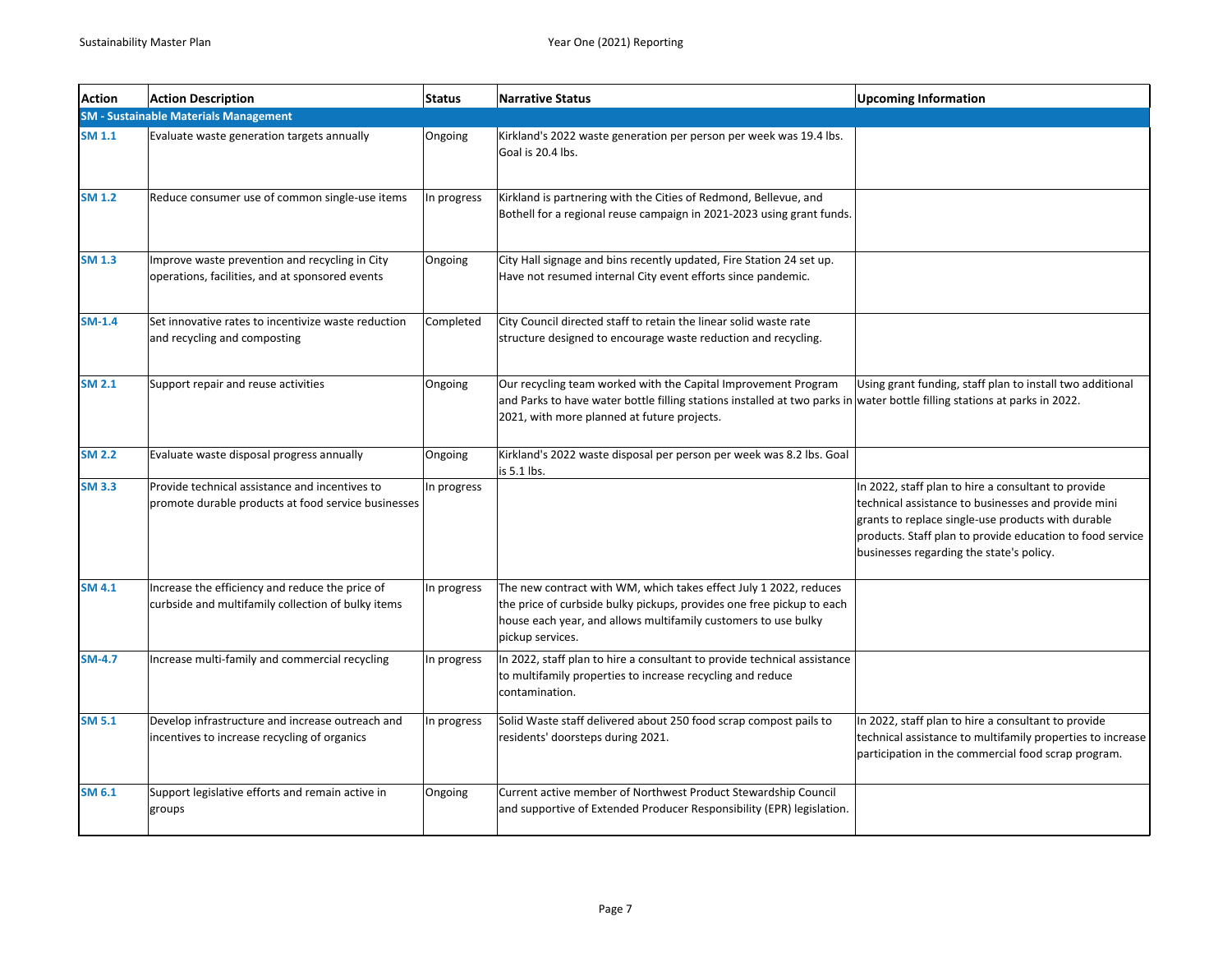| <b>Action</b> | <b>Action Description</b>                                                                                                                                                                                                                                             | <b>Status</b> | <b>Narrative Status</b>                                                                                                                                                                                                                                                                                               | <b>Upcoming Information</b> |
|---------------|-----------------------------------------------------------------------------------------------------------------------------------------------------------------------------------------------------------------------------------------------------------------------|---------------|-----------------------------------------------------------------------------------------------------------------------------------------------------------------------------------------------------------------------------------------------------------------------------------------------------------------------|-----------------------------|
|               | <b>SG - Sustainable Government</b>                                                                                                                                                                                                                                    |               |                                                                                                                                                                                                                                                                                                                       |                             |
| $SG-1.3$      | Identify tools such as a Carbon Counting Calculator<br>that can be used for all City building and<br>development projects to ensure the use of low<br>carbon methods and materials                                                                                    | In progress   | Staff have identified an EC3 Tool (buildingtransparency.org) as an<br>embodied carbon construction calculator that could be used during<br>building and development project design and specified in<br>procurement.                                                                                                   |                             |
| $SG-1.5$      | Adopt a policy for fleet purchases for fully electric<br>and hybrid electric vehicles depending on technology<br>availability and city needs; and actively seek grants to<br>move toward an all-electric City fleet and supporting<br>charging station infrastructure | In progress   | Additional charging stations were installed at Kirkland City Hall in April Funding has been allocated for an Electric Vehicle Master<br>2021 to allow the expansion of the city's electric vehicle fleet.                                                                                                             | Plan.                       |
| SG-1.10       | Explore reduction of or elimination of gas-powered<br>landscaping equipment for City operations                                                                                                                                                                       | Ongoing       | Public Works Maintenance has been testing electric models of<br>leafblowers and other equipment. Parks Maintenance uses electric<br>leafblowers, chainsaws and other equipment when appropriate and<br>suitable for the work.                                                                                         |                             |
| $SG-1.11$     | Explore creating an anti-idling policy for City vehicles In progress                                                                                                                                                                                                  |               | Staff have begun work on a Legislative Request Memo.                                                                                                                                                                                                                                                                  |                             |
| $SG-2.1$      | Appoint a sustainability manager to coordinate<br>implementation of the Sustainability Master Plan                                                                                                                                                                    | Completed     | Although a Sustainability Manager position has not been formally<br>created, City Council approved two years of funding to dedicate a full-<br>time Senior Planner to overseeing sustainability initiatives.                                                                                                          |                             |
| $SG-4.1$      | Implement a system of civic engagement that more<br>closely coordinates activities across various City<br>departments                                                                                                                                                 | Ongoing       | The Outreach & Engagement Team, consisting of outreach staff from<br>nearly all departments, has been meeting monthly throughout 2021<br>and will continue to meet in 2022.                                                                                                                                           |                             |
| $SG-4.2$      | Develop a process to identify and dismantle<br>unintended barriers to public participation                                                                                                                                                                            | Ongoing       | This is ongoing work. Many specific objectives and next actions are<br>defined in the draft Diversity, Equity, Inclusion, and Belonging 5-Year<br>Roadmap.                                                                                                                                                            |                             |
| $SG-4.3$      | Identify and empower trusted messengers in the<br>community to serve as liaisons between the City and<br>communities that have historically been<br>underrepresented                                                                                                  | Ongoing       | City staff have been establishing relationships with formal and<br>informal groups that can serve as trusted messengers to their<br>communities. This is defined in the draft Diversity, Equity, Inclusion,<br>and Belonging 5-Year Roadmap.                                                                          |                             |
| $SG-4.4$      | Perform a comprehensive city organizational equity<br>assessment to identify gaps in diversity, equity, and<br>inclusion in all areas of City policy, practice and<br>procedures.                                                                                     | Completed     | The City's equity consultant delivered the executive findings of the<br>organizational equity assessment in October 2021. The DEIB 5-Year<br>Roadmap, based on the equity assessment, was presented to Council<br>during a January 2022 study session. Council is anticipated to adopt<br>the Roadmap in spring 2022. |                             |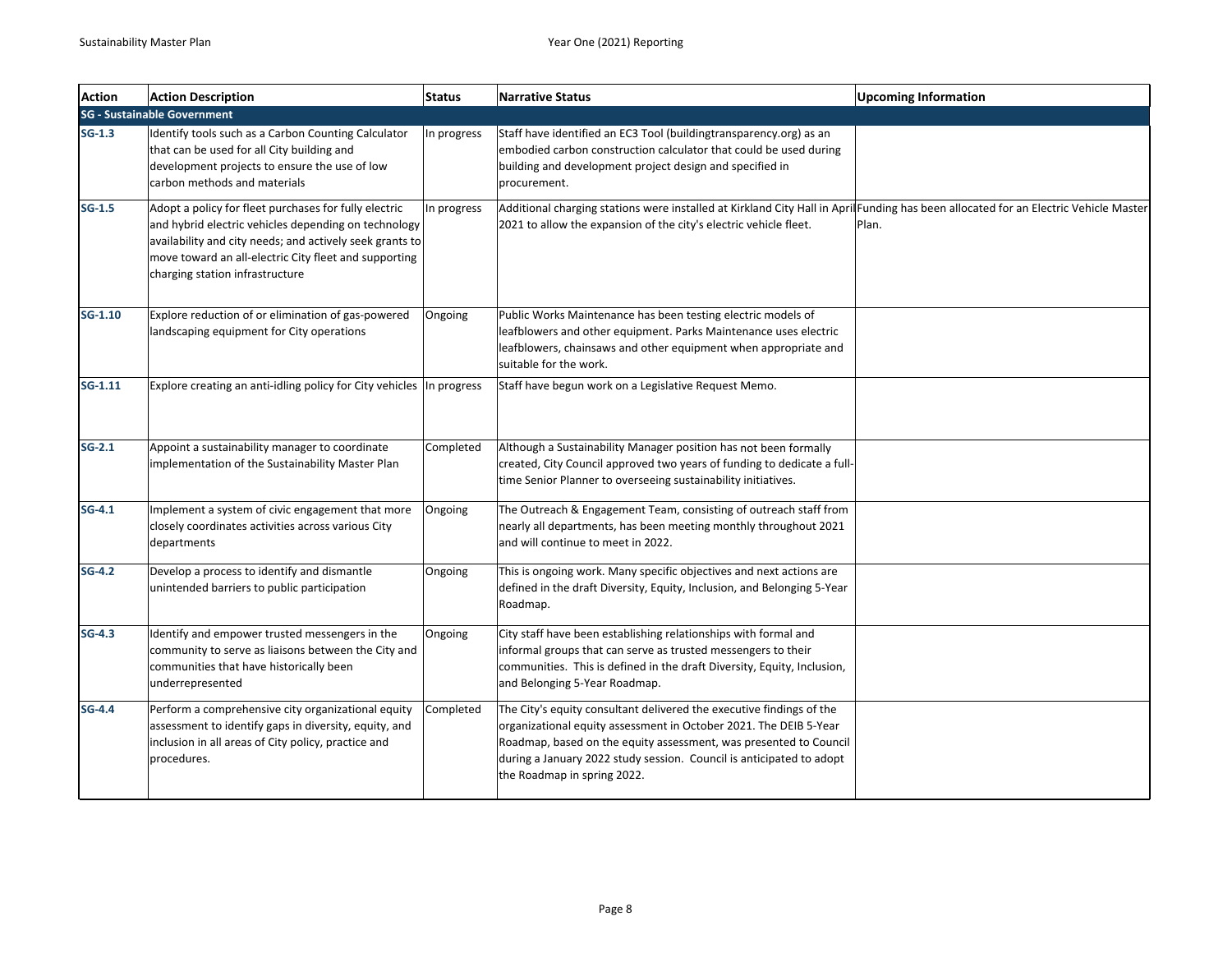| <b>Action</b> | <b>Action Description</b>                                                                                                                                          | <b>Status</b> | <b>Narrative Status</b>                                                                                                                                                                                                                                                                                                                                                                                                                                                                                                                                                                                                                                                                                                                                                                                                                                                                            | <b>Upcoming Information</b>                                                                                                                                                                                                                                                                                                                                |
|---------------|--------------------------------------------------------------------------------------------------------------------------------------------------------------------|---------------|----------------------------------------------------------------------------------------------------------------------------------------------------------------------------------------------------------------------------------------------------------------------------------------------------------------------------------------------------------------------------------------------------------------------------------------------------------------------------------------------------------------------------------------------------------------------------------------------------------------------------------------------------------------------------------------------------------------------------------------------------------------------------------------------------------------------------------------------------------------------------------------------------|------------------------------------------------------------------------------------------------------------------------------------------------------------------------------------------------------------------------------------------------------------------------------------------------------------------------------------------------------------|
| <b>SG 4.5</b> | Provide opportunities for public input that do not<br>require presence at a particular time or place                                                               | Ongoing       | The City routinely provides ways to provide comments, answer<br>surveys, and otherwise give input to Council and staff on a variety of<br>topics. Staff are exploring ways to implement asynchronous town<br>halls and other immersive experiences that mimic a meeting but are<br>available at any time.                                                                                                                                                                                                                                                                                                                                                                                                                                                                                                                                                                                          |                                                                                                                                                                                                                                                                                                                                                            |
| $SG-5.2$      | Maintain support for Kirkland neighborhood<br>associations, including efforts to expand active<br>participation from underrepresented segments of the<br>community | Ongoing       | This is ongoing work. This is also defined in the draft Diversity, Equity,<br>Inclusion, and Belonging 5-Year Roadmap.                                                                                                                                                                                                                                                                                                                                                                                                                                                                                                                                                                                                                                                                                                                                                                             |                                                                                                                                                                                                                                                                                                                                                            |
| $SG-6.2$      | Educate residents and businesses on actions they can Ongoing<br>take to increase personal and physical earthquake<br>resilience                                    |               | The Office of Emergency Management (OEM) facilitated participation<br>in the Great ShakeOut Drill for staff and the community, including<br>presenting an online session of personal earthquake preparedness<br>training.                                                                                                                                                                                                                                                                                                                                                                                                                                                                                                                                                                                                                                                                          | OEM is redesigning and launching an updated Map Your<br>Neighborhood program in 2022. Community Emergency<br>Responder Training (CERT) courses are scheduled to<br>restart in Spring 2022.                                                                                                                                                                 |
| $SG-6.3$      | Identify options and actions to increase water<br>reservoir stability and shaking resilient water mains                                                            | In progress   | A project is in pre-design phase with the goal of improving the seismic CIP will work with owners and stakeholders to improve<br>resiliency of the south reservoir through structural updates to meet<br>current standards. The north reservoir had its last structural update in been added to the CIP.<br>2010. The 2019 Water System Plan Extension and Model Update<br>includes tasks to perform a seismic analysis of the water system to<br>suggest areas of vulnerability, add seismic vulnerability to water<br>system CIP priority ranking and add earthquake resistant piping<br>(ERDIP) to the CIP projects in identified vulnerable areas. The I-405<br>and NE 85th St BRT Station and Interchange Project will include<br>replacement of our water line crossing with the City's first ever ERDIP.<br>The City is finalizing the water line replacement contract as of January<br>31. | reservoir stability and resilient water mains. Funds have                                                                                                                                                                                                                                                                                                  |
| $SG-6.4$      | Continue mitigation projects intended to reduce the<br>risk of erosion, landslide, and urban flooding                                                              | Ongoing       | Working on CIP update as part of the Surface Water Master Plan and<br>prioritizing water quality, habitat and flooding projects.                                                                                                                                                                                                                                                                                                                                                                                                                                                                                                                                                                                                                                                                                                                                                                   |                                                                                                                                                                                                                                                                                                                                                            |
| $SG-6.5$      | Focus on efforts to address and mitigate climate<br>change impacts                                                                                                 | Ongoing       | Working on CIP update as part of the Surface Water Master Plan and<br>prioritizing flooding projects.                                                                                                                                                                                                                                                                                                                                                                                                                                                                                                                                                                                                                                                                                                                                                                                              |                                                                                                                                                                                                                                                                                                                                                            |
| $SG-6.6$      | Implement hazard mitigation strategies through<br>funding, resources, staff support and partner<br>agencies                                                        | Ongoing       | Fire Station construction and remodel designs are incorporating<br>mitigation and redundancy strategies for sustainment of essential<br>services.<br>Mass Care (Sheltering) capability is being enhanced through planning<br>and procurement of supplies and shelf stable food.                                                                                                                                                                                                                                                                                                                                                                                                                                                                                                                                                                                                                    | OEM, Public Works, and Parks will exercise plans and<br>resources related to water disruption, mass care, and<br>incident management in 2022 validating strategies and<br>actions related to hazard mitigation.<br>Water exercise planned with EPA and regional partners.<br>Mass care exercise planned with community volunteer<br>teams and King County. |
|               |                                                                                                                                                                    |               | Public education campaigns are being implemented to educate the<br>public on flood mitigation measures they can take to protect their<br>home and the environment.                                                                                                                                                                                                                                                                                                                                                                                                                                                                                                                                                                                                                                                                                                                                 |                                                                                                                                                                                                                                                                                                                                                            |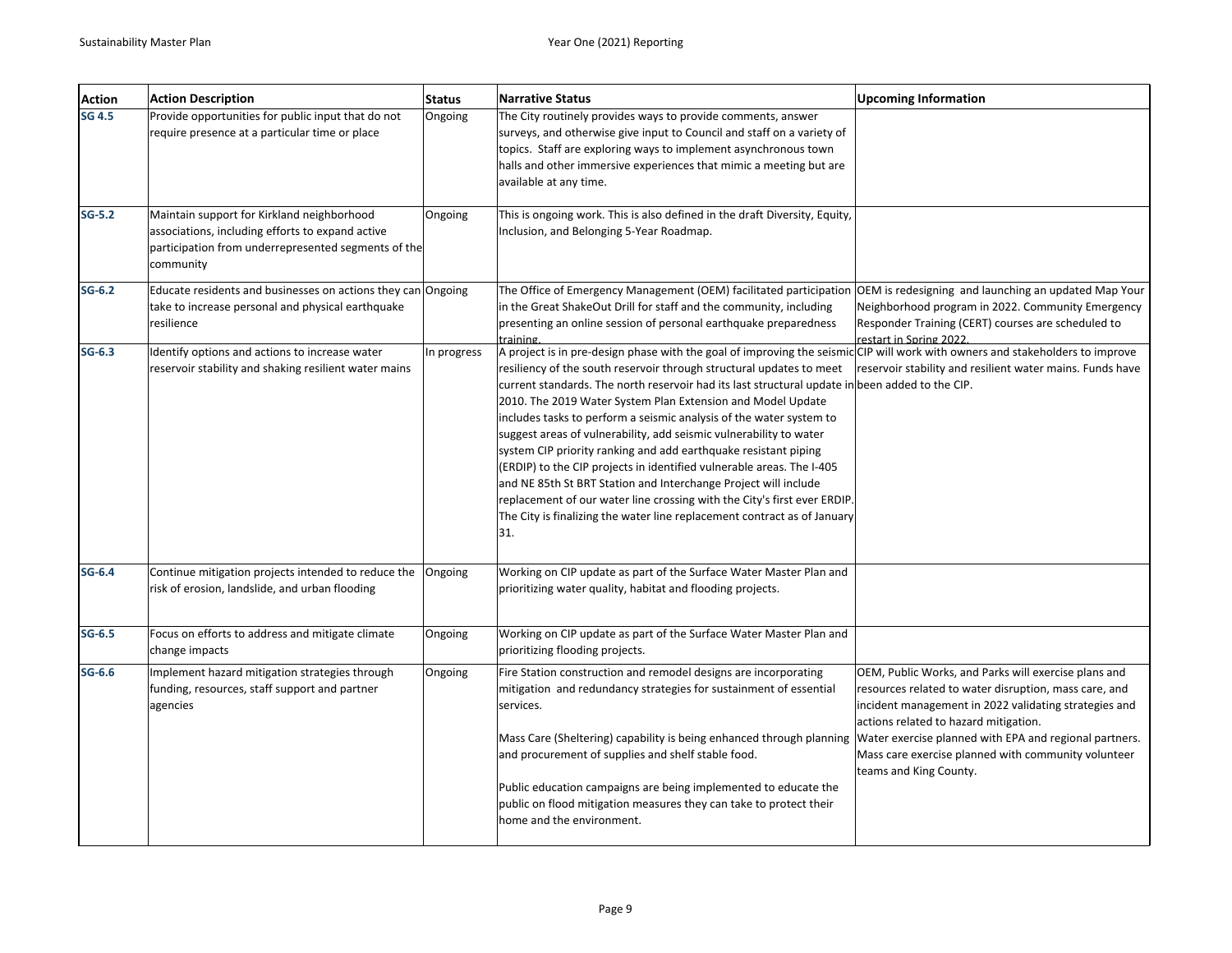| <b>Action</b> | <b>Action Description</b>                                                                                                                   | <b>Status</b> | <b>Narrative Status</b>                                                                                                                                                                                                                                                                      | <b>Upcoming Information</b>                                                                                                |
|---------------|---------------------------------------------------------------------------------------------------------------------------------------------|---------------|----------------------------------------------------------------------------------------------------------------------------------------------------------------------------------------------------------------------------------------------------------------------------------------------|----------------------------------------------------------------------------------------------------------------------------|
|               | <b>SB - Sustainable Business</b>                                                                                                            |               |                                                                                                                                                                                                                                                                                              |                                                                                                                            |
| $SB-1.1$      | Assist Kirkland businesses in accessing resources to<br>follow environmental best practices                                                 | Ongoing       | An environmental assistance flyer listing resources and contact info<br>has been added to the new business packet.                                                                                                                                                                           | Solid Waste, Surface Water, and Transportation will be<br>doing direct outreach to businesses with consultants in<br>2022. |
| SB-1.2        | Conduct outreach to all non home-based businesses,<br>ensuring all have sufficient recycling capacity                                       | Ongoing       | Contractor to be hired in 2022 to do outreach to businesses, focusing<br>on waste reduction and repacement of single use. Will also check for<br>recycling. New WM contract to start July 1 2022 and will include visits<br>to all businesses to ensure sufficient capacity.                 |                                                                                                                            |
| $SB-1.3$      | Provide hands-on technical assistance to potential<br>pollution generating businesses to reduce pollution<br>entering the stormwater system | Ongoing       | Inspected 58 businesses in 2021, providing technical assistance to<br>reduce sources of pollutants.                                                                                                                                                                                          |                                                                                                                            |
|               |                                                                                                                                             |               |                                                                                                                                                                                                                                                                                              |                                                                                                                            |
|               | <b>HC - Healthy Community</b>                                                                                                               |               |                                                                                                                                                                                                                                                                                              |                                                                                                                            |
| HC 1.1        | Develop a funding plan for development and<br>operation of new P-Patches and community gardens                                              | In progress   | Identified in new PROS Plan as a community priority and will be<br>incorporated into the CIP                                                                                                                                                                                                 |                                                                                                                            |
| $HC-1.4$      | Build educational and support programs to teach<br>residents how to grow food and reduce water and<br>pesticide usage                       | In progress   | Parks has partnership with Tilth Alliance at McAuliffe Park for<br>education about gardening/food/water                                                                                                                                                                                      |                                                                                                                            |
| $HC-4.1$      | Increase efficiency of water fixtures through incentive Ongoing<br>programs, education, legislation and partnerships                        |               | Cascade Water Alliance's partnership with Puget Sound Energy placed<br>159 new high efficiency clothes washers through their retail rebate<br>program in Q4 2021. CWA's multifamily program placed 205 high<br>efficiency water faucet fixtures in Kirkland multifamily homes in Q4<br>2021. |                                                                                                                            |
| $HC-4.2$      | Develop water supplies for community use: reclaimed Ongoing<br>water, harvested water and grey and black water                              |               | 1,440 gallons of new cistern capacity added to private properties<br>through the yard smart rain rewards rebate program in 2021.                                                                                                                                                             | Cisterns will continue to be offered in the yard smart rain<br>rewards program in 2022.                                    |
| $HC-4.3$      | Intensify water conservation effort through<br>public/private partnerships and outreach and<br>education                                    | Ongoing       | Cascade Water Alliance on Kirkland's behalf in 2021 made a total of<br>109 conservation education presentations in Kirkland schools,<br>reaching 2,372 students.                                                                                                                             |                                                                                                                            |
| <b>HC4.6</b>  | Create education program for water-use best<br>practices addressing irrigation overuse and<br>household consumption                         | Ongoing       | Cascade Water Alliance on Kirkland's behalf in 2021 made a total of<br>109 conservation education presentations in Kirkland schools,<br>reaching 2,372 students. CWA also provided 13 remote gardening<br>classes in 2021 and reached over 2,000 people.                                     |                                                                                                                            |